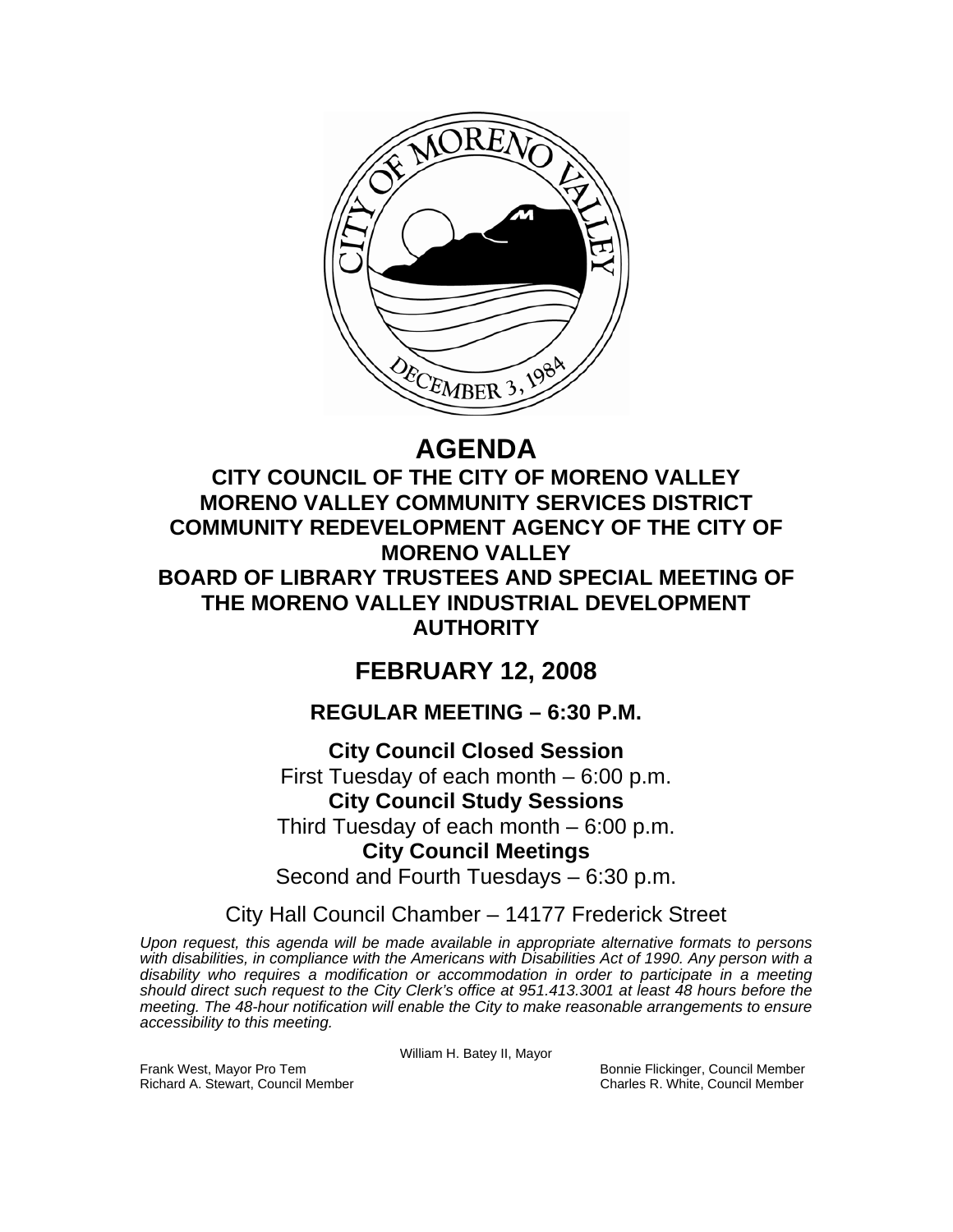#### **AGENDA JOINT MEETING OF THE CITY COUNCIL OF THE CITY OF MORENO VALLEY MORENO VALLEY COMMUNITY SERVICES DISTRICT COMMUNITY REDEVELOPMENT AGENCY OF THE CITY OF MORENO VALLEY, THE BOARD OF LIBRARY TRUSTEES, AND SPECIAL MEETING OF THE MORENO VALLEY INDUSTRIAL DEVELOPMENT AUTHORITY**

#### **FEBRUARY 12, 2008 – 6:30 P.M.**

**CALL TO ORDER** (Joint Meeting of the City Council, Community Services District, Community Redevelopment Agency, and the Board of Library Trustees actions taken at the Joint Meeting are those of the Agency indicated on each Agenda item)

#### **PLEDGE OF ALLEGIANCE**

**INVOCATION** – Reverend Marvin Thomas – Cross Point Community Church

#### **ROLL CALL**

#### **INTRODUCTIONS**

PUBLIC COMMENTS **ON MATTERS ON THE AGENDA** WILL BE TAKEN UP AS THE ITEM IS CALLED FOR BUSINESS, BETWEEN STAFF'S REPORT AND CITY COUNCIL DELIBERATION (SPEAKER SLIPS MAY BE TURNED IN UNTIL THE ITEM IS CALLED FOR BUSINESS.)

PUBLIC COMMENTS **ON MATTERS NOT ON THE AGENDA** UNDER THE JURISDICTION OF THE CITY COUNCIL WILL BE HEARD PRIOR TO CITY COUNCIL REPORTS AND CLOSING COMMENTS. IN THE EVENT THAT THE AGENDA ITEM FOR SUCH PUBLIC COMMENTS HAS NOT BEEN CALLED BY 9:00 P.M., IT SHALL BE CALLED AS THE NEXT ITEM OF BUSINESS FOLLOWING THE CONCLUSION OF ANY ITEM BEING HEARD AT 9:00 P.M. Those wishing to speak should submit a BLUE speaker slip to the Bailiff. There is a three-minute limit per person. All remarks and questions shall be addressed to the presiding officer or to the City Council and not to any individual Council member, staff member or other person.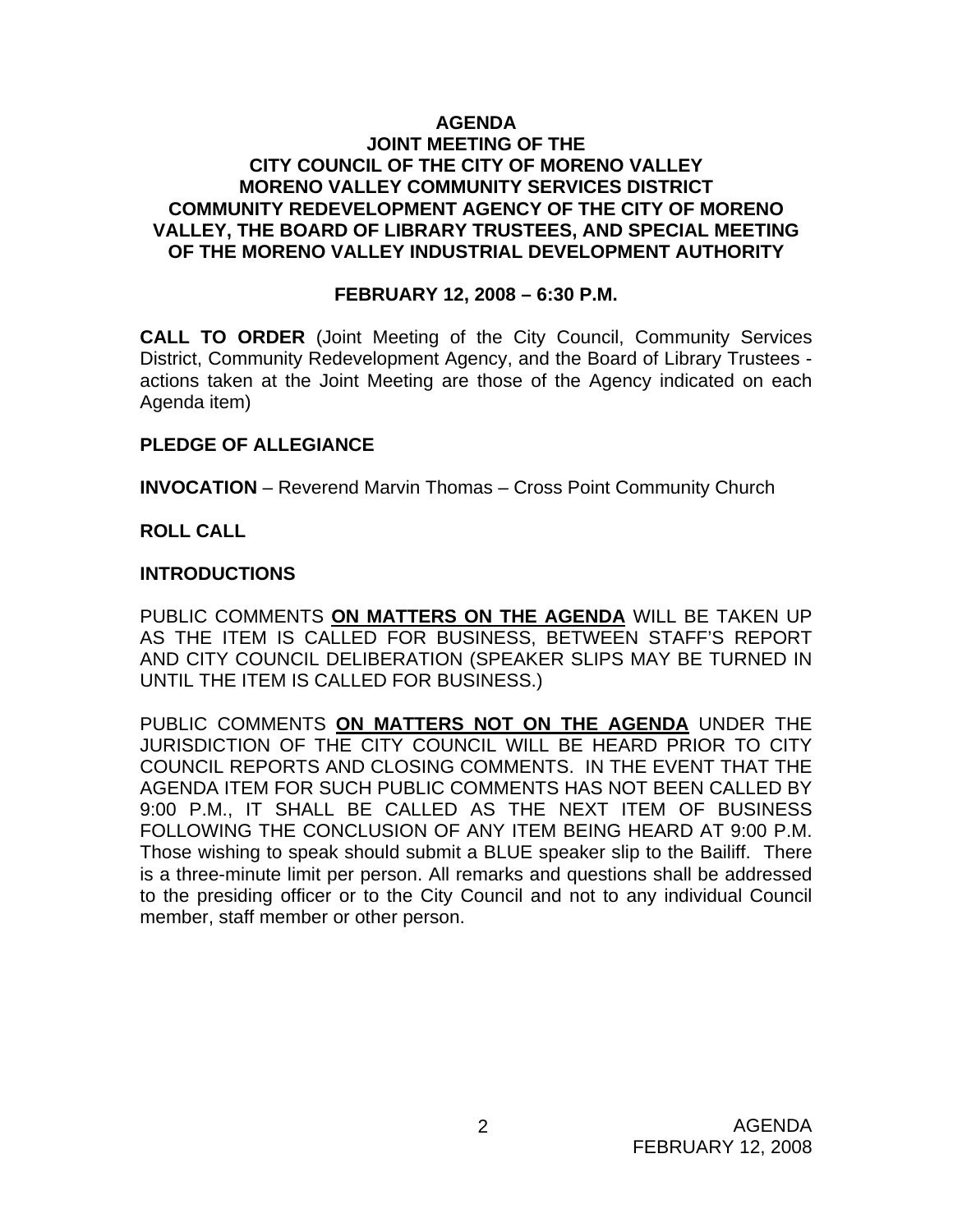#### **JOINT CONSENT CALENDARS (SECTIONS A-D)**

All items listed under the Consent Calendars, Sections A, B, C, and D are considered to be routine and non-controversial, and may be enacted by one motion unless a member of the Council, Community Services District, Redevelopment Agency or the Board of Library Trustees requests that an item be removed for separate action. The motion to adopt the Consent Calendars is deemed to be a separate motion by each Agency and shall be so recorded by the City Clerk. Items withdrawn for report or discussion will be heard after public hearing items.

#### **A. CONSENT CALENDAR** - **CITY COUNCIL**

- A1. ORDINANCES READING BY TITLE ONLY Recommendation: Waive reading of all Ordinances.
- A2. MINUTES REGULAR MEETING OF JANUARY 22, 2008 (Report of: City Clerk's Department)

**Recommendation:** Approve as submitted.

- A3. CITY COUNCIL REPORTS ON REIMBURSABLE ACTIVITIES (Report of: City Clerk's Department) Recommendation: Receive and file the Reports on Reimbursable Activities for the period of January 16 - February 5, 2008.
- A4. ADOPTION OF RESOLUTIONS DISSOLVING THE CLAIMS BOARD AND STAFF LITIGATION SETTLEMENT COMMITTEE AND ESTABLISHING NEW SETTLEMENT AUTHORITY FOR CLAIMS AND LITIGATION (Report of: Administrative Services Department)

**Recommendation:** That the City Council/Boards of Directors rescind Resolution No. IDA 89-05, which authorized the Claims Board of the City to serve in like capacity for the Moreno Valley Industrial Development Authority; and rescind Resolution Nos. 95- 54, CSD 95-10, and RDA 95-07, which reaffirmed the establishment of a Claims Board and established a Staff Litigation Settlement Committee; and adopt the following Resolutions to establish new settlement authority for claims and litigation:

1. City Council adopt Resolution No. 2008-12, dissolving the Claims Board and Staff Litigation Settlement Committee, and establishing new settlement authority for claims and litigation pursuant to the California Government Code Sections 935.4 and 949.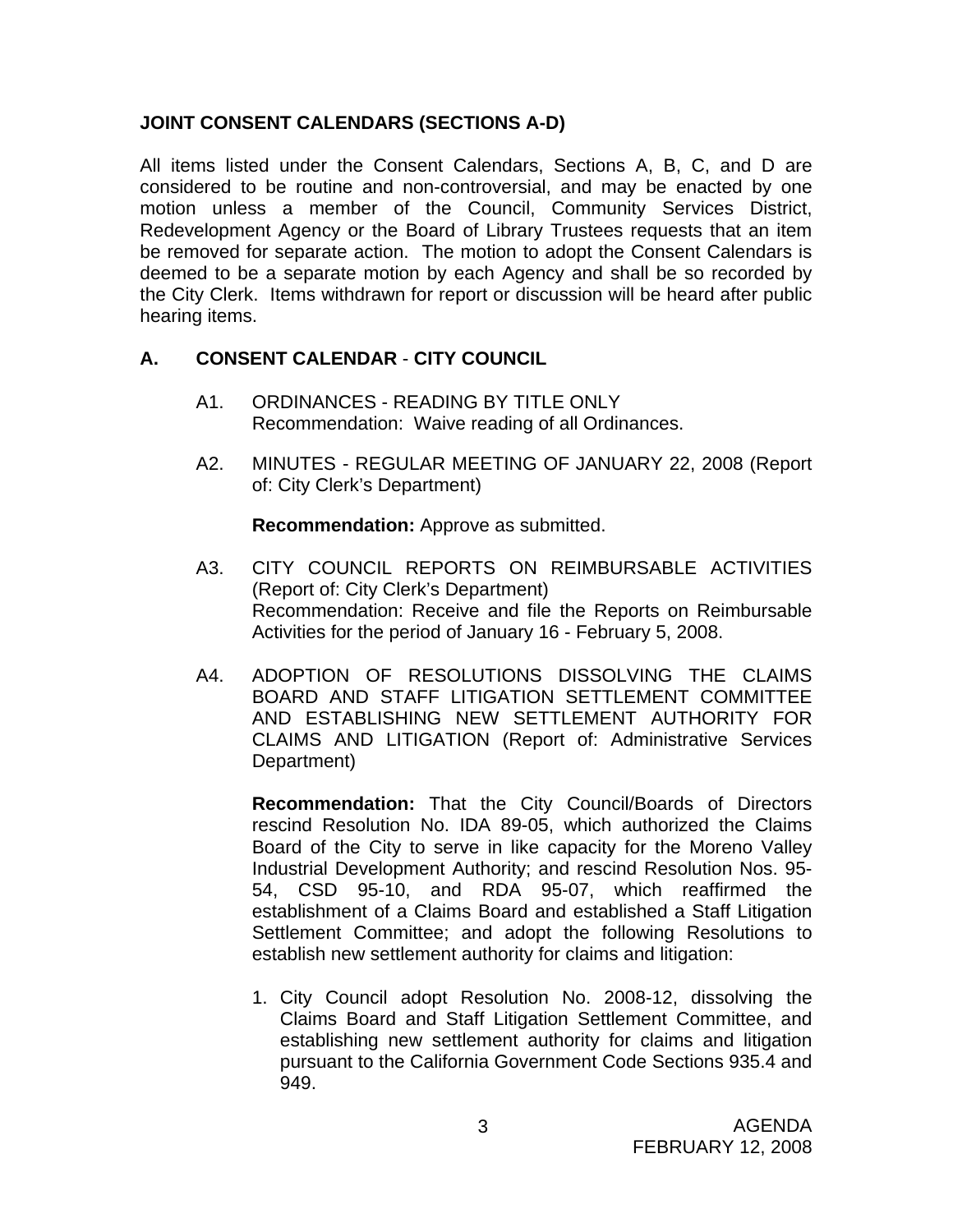#### Resolution No. 2008-12

A Resolution of the City Council of the City of Moreno Valley, California, Dissolving the Claims Board and Staff Litigation Settlement Committee, Establishing New Settlement Authority for Claims and Litigation, and Repealing Resolution 95-54

A5. PARCEL MAP 30472 PHASE 2 – PERRIS BOULEVARD – REDUCE FAITHFUL PERFORMANCE LETTER OF CREDIT AND ADOPT THE RESOLUTION AUTHORIZING ACCEPTANCE OF THE PUBLIC IMPROVEMENTS AS COMPLETE AND ACCEPTING THE PORTION OF PERRIS BOULEVARD ASSOCIATED WITH THE PROJECT INTO THE CITY'S MAINTAINED STREET SYSTEM, DEVELOPER – WALGREEN CO., DEERFIELD, IL 60015 (Report of: Public Works Department)

#### **Recommendation:**

1. Adopt Resolution No. 2008-13 authorizing the acceptance of the public improvements for Parcel Map 30472 Phase 2 – Perris Boulevard as complete and accepting the portion of Perris Boulevard associated with the project into the City's maintained street system; and

Resolution No. 2008-13

A Resolution of the City Council of the City of Moreno Valley, California, Authorizing the Acceptance of the Public Improvements as Complete within Parcel Map 30472 Phase 2 – Perris Boulevard, and Accepting the Portion of Perris Boulevard Associated with the Project into the City's Maintained Street System

- 2. Authorize the City Engineer to execute the 90% reduction to the Faithful Performance Letter of Credit, exonerate the Material and Labor Letter of Credit in 90 days if there are no stop notices or liens on file with the City Clerk, and exonerate the final 10% of the Faithful Performance Letter of Credit in one year when all clearances are received.
- A6. REQUEST FOR STREET NAME CHANGE ADOPT THE RESOLUTION AUTHORIZING THE STREET NAME CHANGE FROM WRENS COURT TO OVERLOOK CIRCLE, LOCATED ON THE EAST SIDE OF KITCHING STREET, SOUTH OF KALMIA AVENUE (Report of: Public Works Department)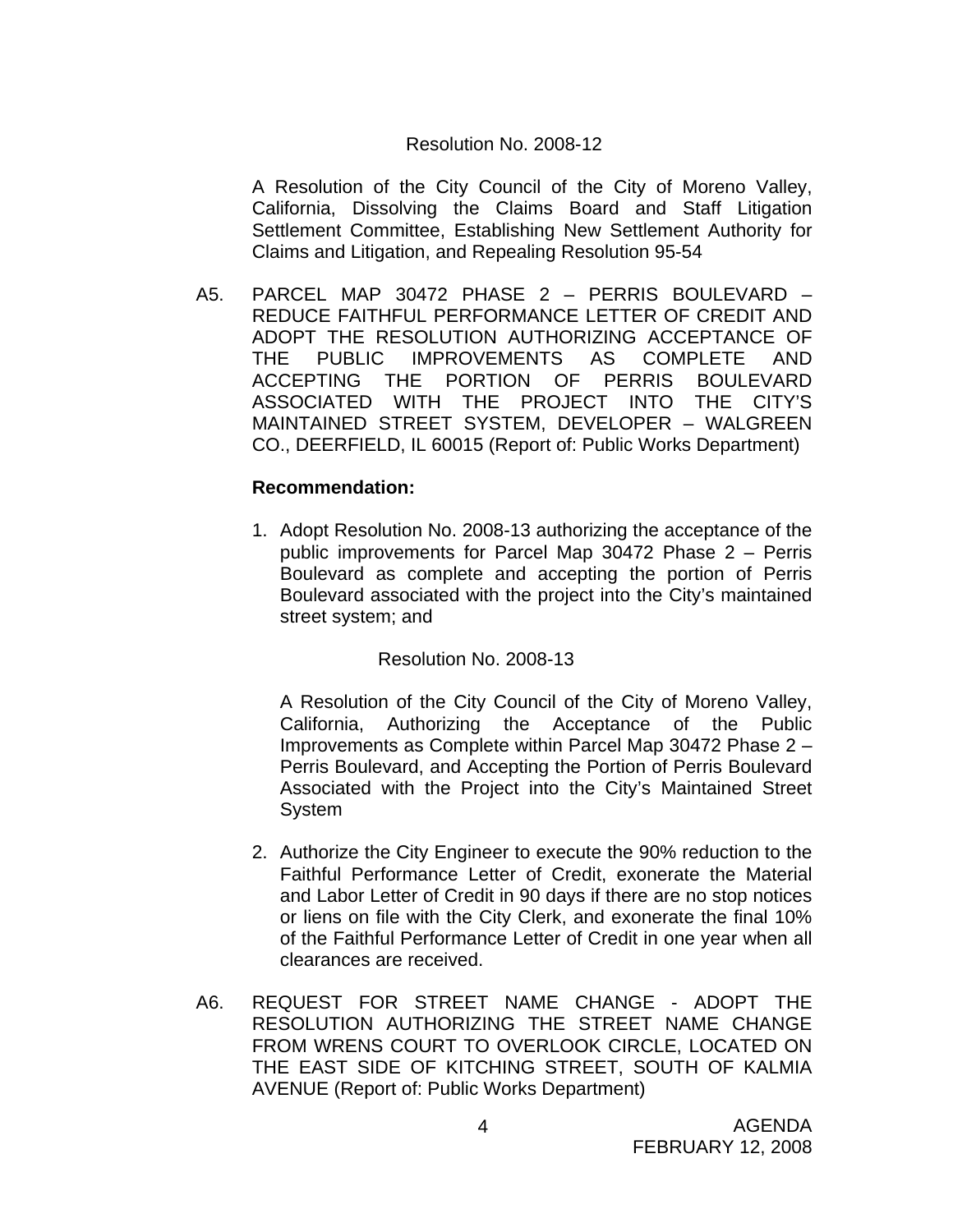#### **Recommendation:**

1. Adopt Resolution No. 2008-14, and thereby change the street name of Wrens Court to Overlook Circle; and

#### Resolution No. 2008-14

 A Resolution of the City Council of the City of Moreno Valley, California, Changing the Name of Wrens Court to Overlook **Circle** 

- 2. Direct the City Clerk to certify said resolution and transmit a copy of the resolution to the Riverside County Assessor's office, 911 Management at the Riverside County Sheriff's Department, as well as the Police Chief, Fire Chief, City Building Official, and the United States Postmaster at Moreno Valley, California.
- A7. WARRANT REPORT NOVEMBER 30, 2007 (Report of: Finance Department)

**Recommendation:** Adopt Resolution No. 2008-15, approving the Warrant Report, dated November 2007, in the total amount of \$14,086,123.48.

#### Resolution No. 2008-15

A Resolution of the City Council of the City of Moreno Valley, California, Approving the Warrant Report Dated November 30, 2007

A8. WARRANT REPORT – DECEMBER 31, 2007(Report of: Finance Department)

**Recommendation:** Adopt Resolution No. 2008-16, approving the Warrant Report, dated December 2007, in the total amount of \$12,520,735.16.

#### Resolution No. 2008-16

A Resolution of the City Council of the City of Moreno Valley, California, Approving the Warrant Report Dated December 31, 2007

A9. 2008 LEGISLATIVE UPDATE (Report of: Assistant to the City Manager)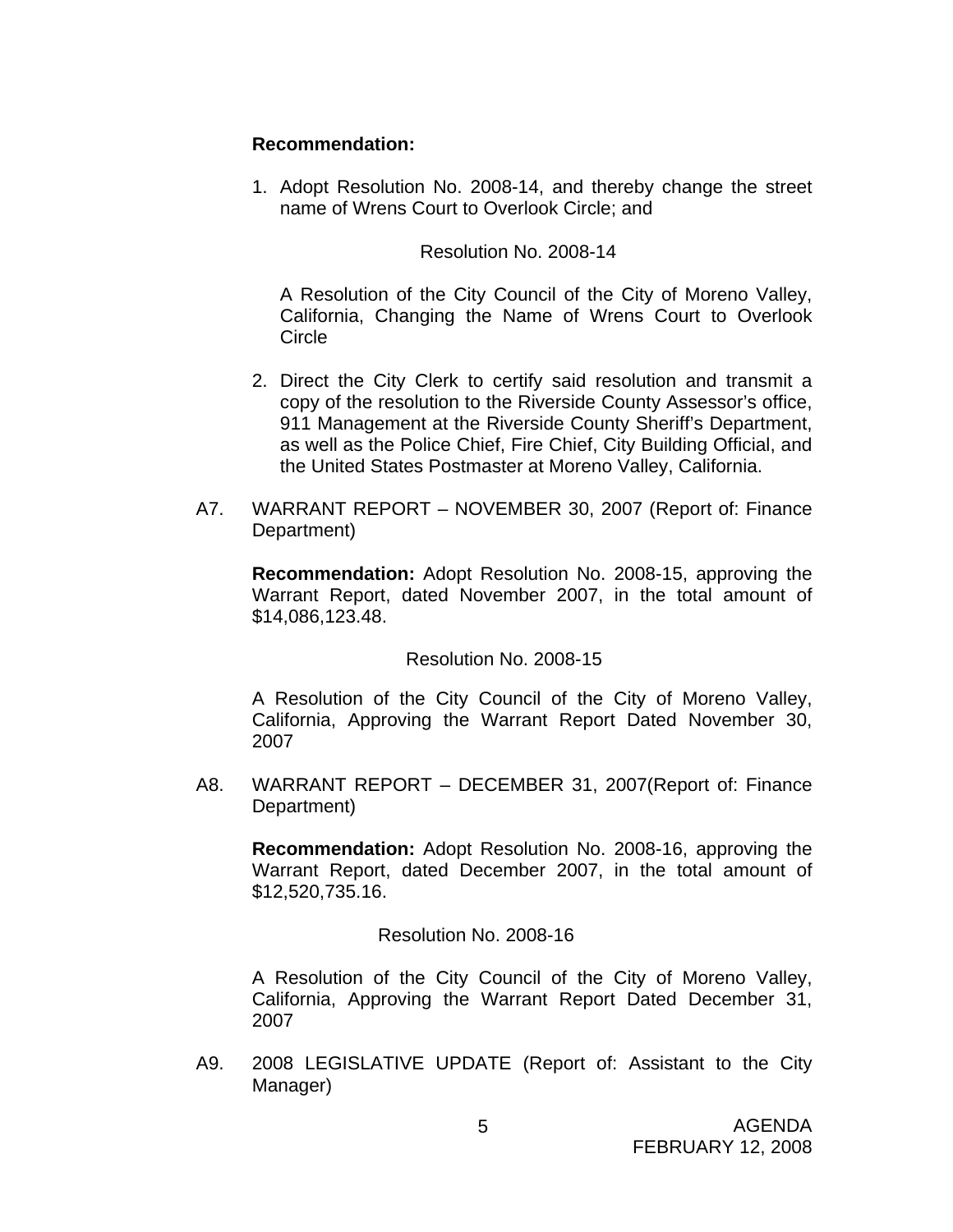**Recommendation:** Receive and file the informational report.

A10. CONSIDERATION OF A RESOLUTION FOR THE ABATEMENT OF PUBLIC NUISANCES, APN 473-150-052 (CONTINUED FROM THE CITY COUNCIL MEETING OF DECEMBER 11, 2007) (Report of: Community Development Department)

 **Recommendation:** Continue the discussion of the abatement of a public nuisance involving Assessor's Parcel Number 473-150-052 to the City Council meeting of March 11, 2008.

A11. AUTHORIZATION TO AWARD THE CONSTRUCTION CONTRACT FOR GRAHAM STREET IMPROVEMENTS FROM HEMLOCK AVENUE TO IRONWOOD AVENUE, PROJECT NO. 06-28068425 (Report of: Public Works Department)

- 1. Award the construction contract for Graham Street Improvements from Hemlock Avenue to Ironwood Avenue to Trinity Construction, P.O. Box 246, Blue Jay, CA 92317, the lowest responsible bidder;
- 2. Authorize the City Manager to execute a contract agreement with Trinity Construction;
- 3. Authorize the issuance of a Purchase Order for Trinity Construction in the amount of \$597,778 (\$519,807 for the Base Bid and Additive Bid Alternate 2, plus \$77,971 for 15% contingency) for Graham Street Improvements from Hemlock Avenue to Ironwood Avenue (Account No. 280.68425); and
- 4. Authorize the Public Works Director/City Engineer to execute any subsequent related minor change orders to the contract with Trinity Construction up to, but not exceeding, the contingency amount of \$77,971, subject to the approval of the City Attorney.
- A12. APPROVE AND EXECUTE THE AGREEMENT FOR CONVEYANCE OF PROPERTY FOR THE PARTIAL ACQUISITION OF APN 475-280-012 FOR THE IRONWOOD SIDEWALK AND STREET IMPROVEMENT PROJECT FROM HEACOCK STREET TO PERRIS BOULEVARD AND AUTHORIZE THE FINANCE DIRECTOR TO WIRE TRANSFER FUNDS INTO ESCROW (Report of: Public Works Department)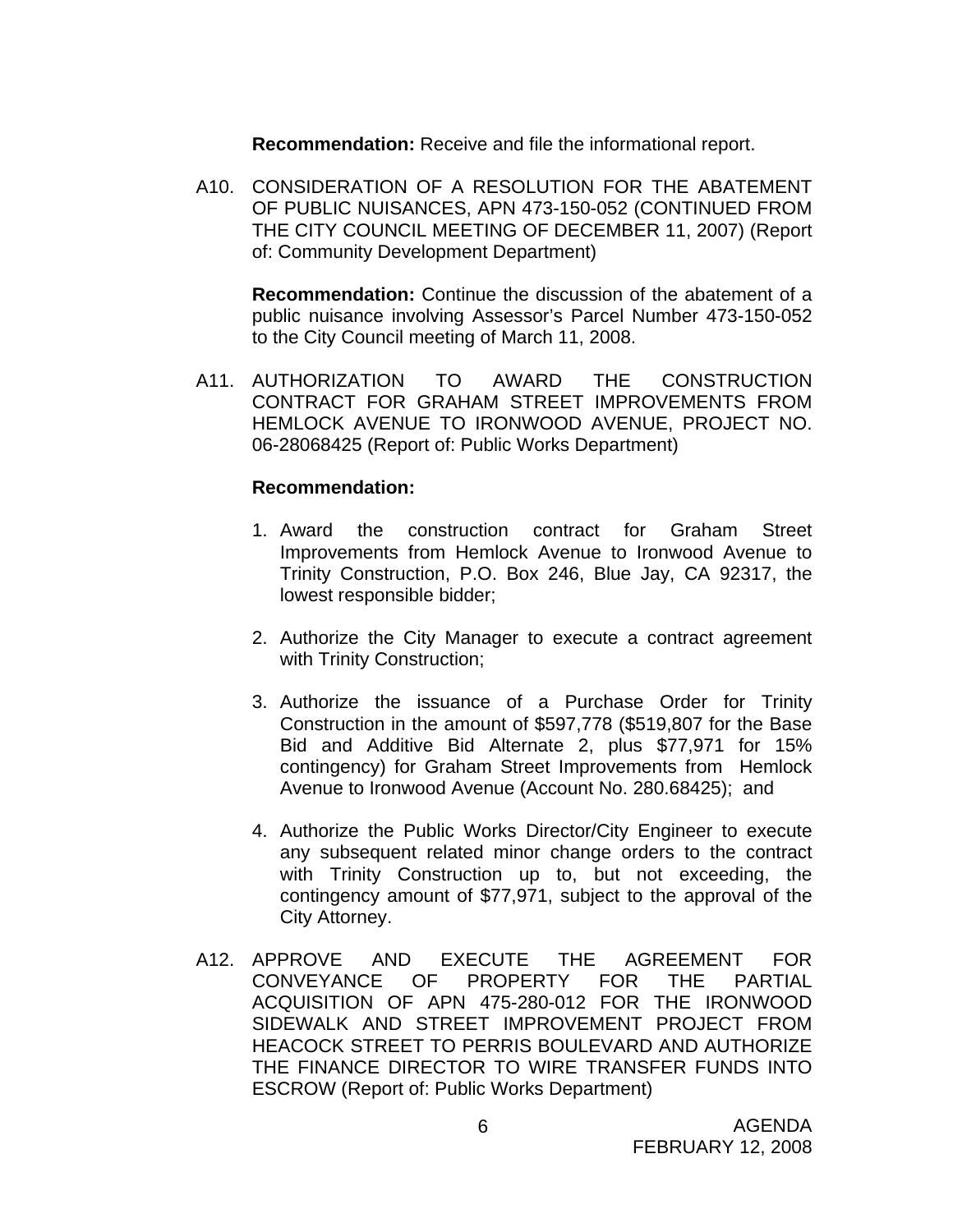#### **Recommendation:**

- 1. Approve and execute the Agreement for Conveyance of Property for the partial acquisition of APN 475-280-012; and
- 2. Authorize the Finance Director to wire transfer funds into escrow in the amount of \$12,300 for the acquisition and an additional amount of \$4,000 for escrow fees for the partial acquisition of APN 475-280-012.
- A13. NOTICE OF COMPLETION AND ACCEPTANCE OF THE CONSTRUCTION FOR THE MORENO VALLEY SUBSTATION AND SWITCH YARD - PROJECT NO 06-60161225 (Report of: Public Works Department)

- 1. Ratify Contract Change Order No. 1 (Final);
- 2. Accept the work as complete for the construction of Moreno Valley Substation and Switch Yard, Project No. 06- 60161225, which was designed and constructed by ABB, Inc., Raleigh, North Carolina as part of the City-owned electric distribution system;
- 3. Direct the City Clerk to record the Notice of Completion within ten (10) days, at the office of the County Recorder of Riverside County, as required by Section 3093 of the California Civil Code;
- 4. Authorize the Director of Finance to release the retention to ABB, Inc., thirty-five (35) calendar days after the date of recordation of the Notice of Completion, if no claims are filed against the project;
- 5. Ratify the Grant of Easement, Certificate of Transfer of Ownership for Switch Yard (SCE) and transfer of warranty to SCE for the Switchyard portion of the project;
- 6. Accept the Provisional Acceptance Certificate for the Moreno Valley Substation; and
- 7. Ratify the expense for the rental of a temporary Transformer.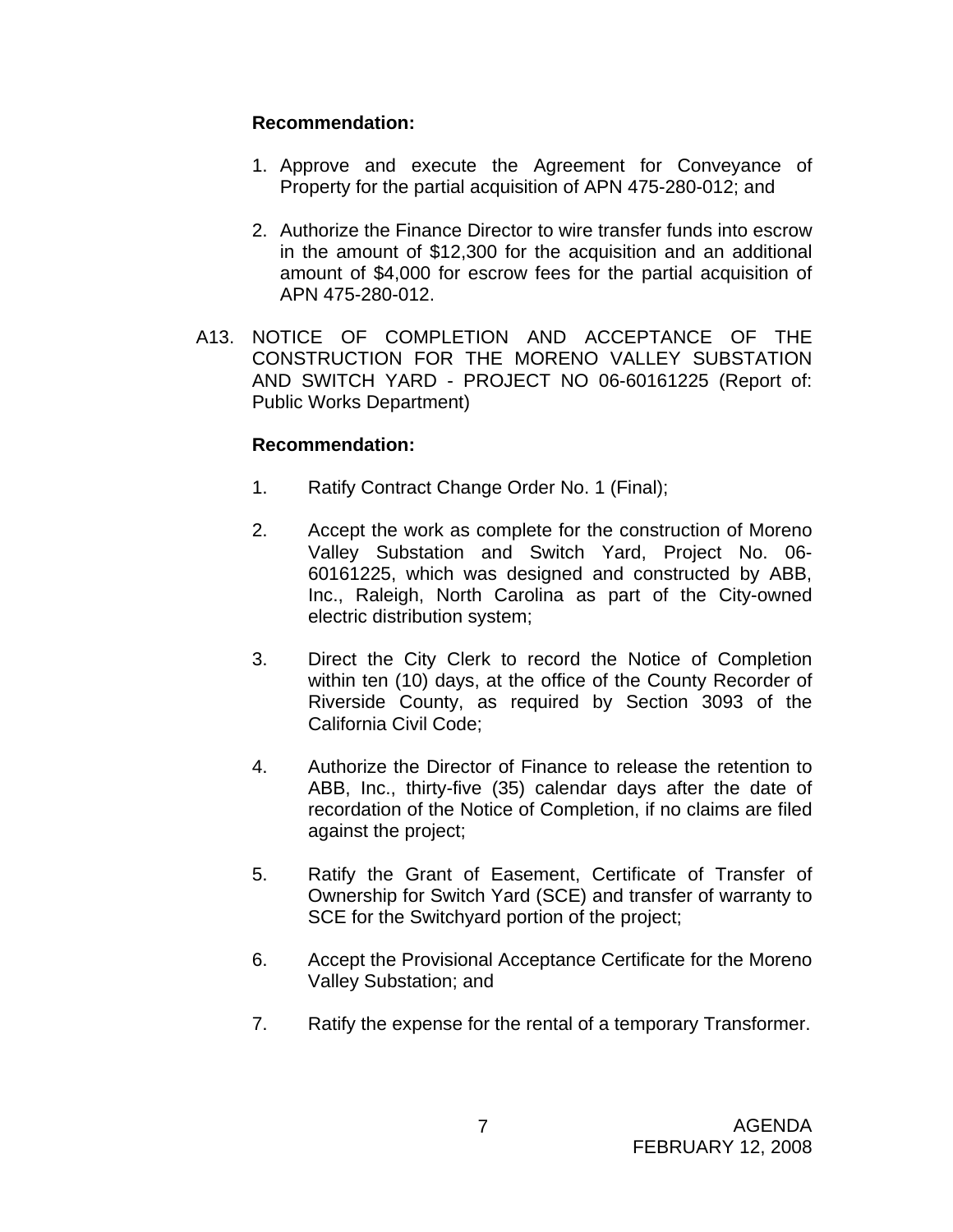A14. PARCEL MAP 33532 LINE F – ACCEPT AGREEMENT AND BONDS FOR PUBLIC IMPROVEMENTS, SOUTH OF DELPHINIUM AVENUE TO NORTH OF IRIS AVENUE, AND FROM WEST OF THE FUTURE NASON STREET TO WEST OF OLIVER STREET, DEVELOPER – MORENO VALLEY PROPERTIES, LP, A DELAWARE LIMITED PARTNERSHIP, MORENO VALLEY, CA 92553 (Report of: Public Works Department)

#### **Recommendation:**

- 1. Accept the Agreement and Bonds for Public Improvements for Parcel Map 33532 Line F;
- 2. Authorize the Mayor to execute the Agreement;
- 3. Direct the City Clerk to forward the signed Agreement to the County Recorder's Office for recordation; and
- 4. Authorize the City Engineer to execute any future time extension amendments to the agreement, subject to City Attorney approval, if the required public improvements are not completed within said timeframe.
- A15. APPROVE AND EXECUTE THE AGREEMENT FOR CONVEYANCE OF PROPERTY FOR THE PARTIAL ACQUISITION OF APN 475-280-076 FOR THE IRONWOOD SIDEWALK AND STREET IMPROVEMENT PROJECT FROM HEACOCK STREET TO PERRIS BOULEVARD AND AUTHORIZE THE FINANCE DIRECTOR TO WIRE TRANSFER FUNDS INTO ESCROW (Report of: Public Works Department)

- 1. Approve and execute the Agreement for Conveyance of Property for the partial acquisition of APN 475-280-076; and
- 2. Authorize the Finance Director to wire transfer funds into escrow in the amount of \$15,300 for the acquisition and an additional amount of \$4,000 for escrow fees for the partial acquisition of APN 475-280-076.
- A16. APPROVE AND EXECUTE THE AGREEMENT FOR CONVEYANCE OF PROPERTY FOR THE PARTIAL ACQUISITION OF APN 475-280-026 FOR THE IRONWOOD SIDEWALK AND STREET IMPROVEMENT PROJECT FROM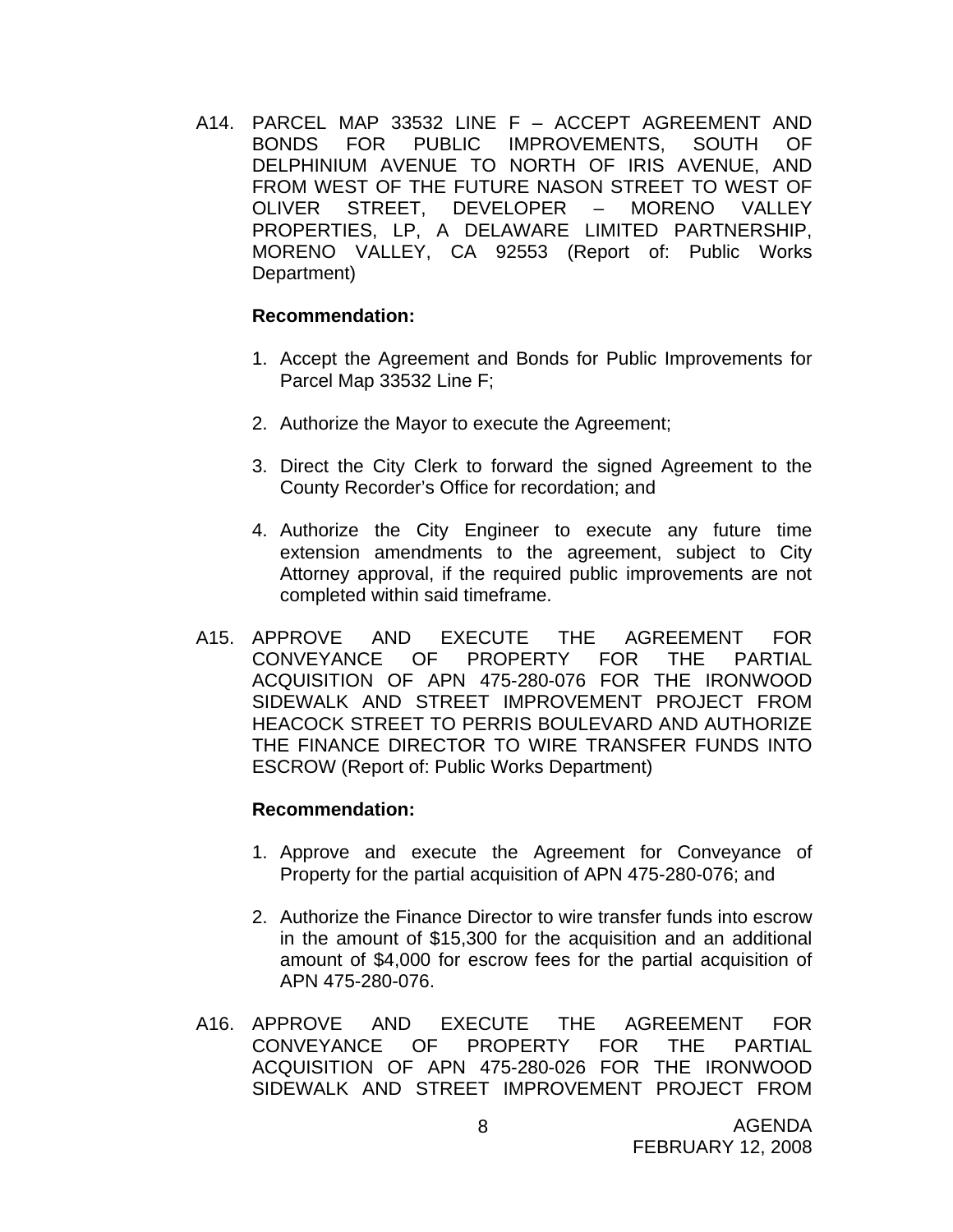HEACOCK STREET TO PERRIS BOULEVARD AND AUTHORIZE THE FINANCE DIRECTOR TO WIRE TRANSFER FUNDS INTO ESCROW (Report of: Public Works Department)

#### **Recommendation:**

- 1. Approve and execute the Agreement for Conveyance of Property for the partial acquisition of APN 475-280-026; and
- 2. Authorize the Finance Director to wire transfer funds into escrow in the amount of \$21,900 for the acquisition and an additional amount of \$4,000 for escrow fees for the partial acquisition of APN 475-280-026.
- A17. AUTHORIZE SUPPLEMENTAL APPROPRIATION FOR ENVIRONMENTAL AND RELATED SERVICES FOR THE LASSELLE SPORTS PARK PARKING LOT PROJECT - PROJECT NO. 461-66223 (Report of: Parks & Community Services Department)

**Recommendation:** Authorize the appropriation of \$18,000 from the unencumbered Quimby In-Lieu Park Fees fund balance (Fund 206) to the Lasselle Sports Park Parking Lot Project (Account No. 461.66223) to provide additional funding for environmental and other project-related costs.

A18. SECOND AMENDMENT TO AGREEMENT FOR PROFESSIONAL CONSULTANT SERVICES FOR THE INTERSTATE 215 (I-215)/CACTUS AVENUE INTERCHANGE IMPROVEMENTS PROJECT NO. 09-41570425 (Report of: Public Works Department)

- 1. Approve the "Second Amendment to Agreement for Professional Consultant Services" with Kimley-Horn and Associates, Inc., 517 Fourth Street, Suite 301, San Diego, CA 92101 to provide additional Professional Consultant Services for the Interstate 215/Cactus Avenue Interchange Improvements;
- 2. Authorize the City Manager to execute said "Second Amendment to Agreement for Professional Consultant Services" with Kimley-Horn and Associates;
- 3. Authorize an increase in the Purchase Order to Kimley-Horn and Associates, Inc. in the amount of \$157,472.00 (\$103,200.00 proposal amount plus \$10,320.00 for a 10% contingency, and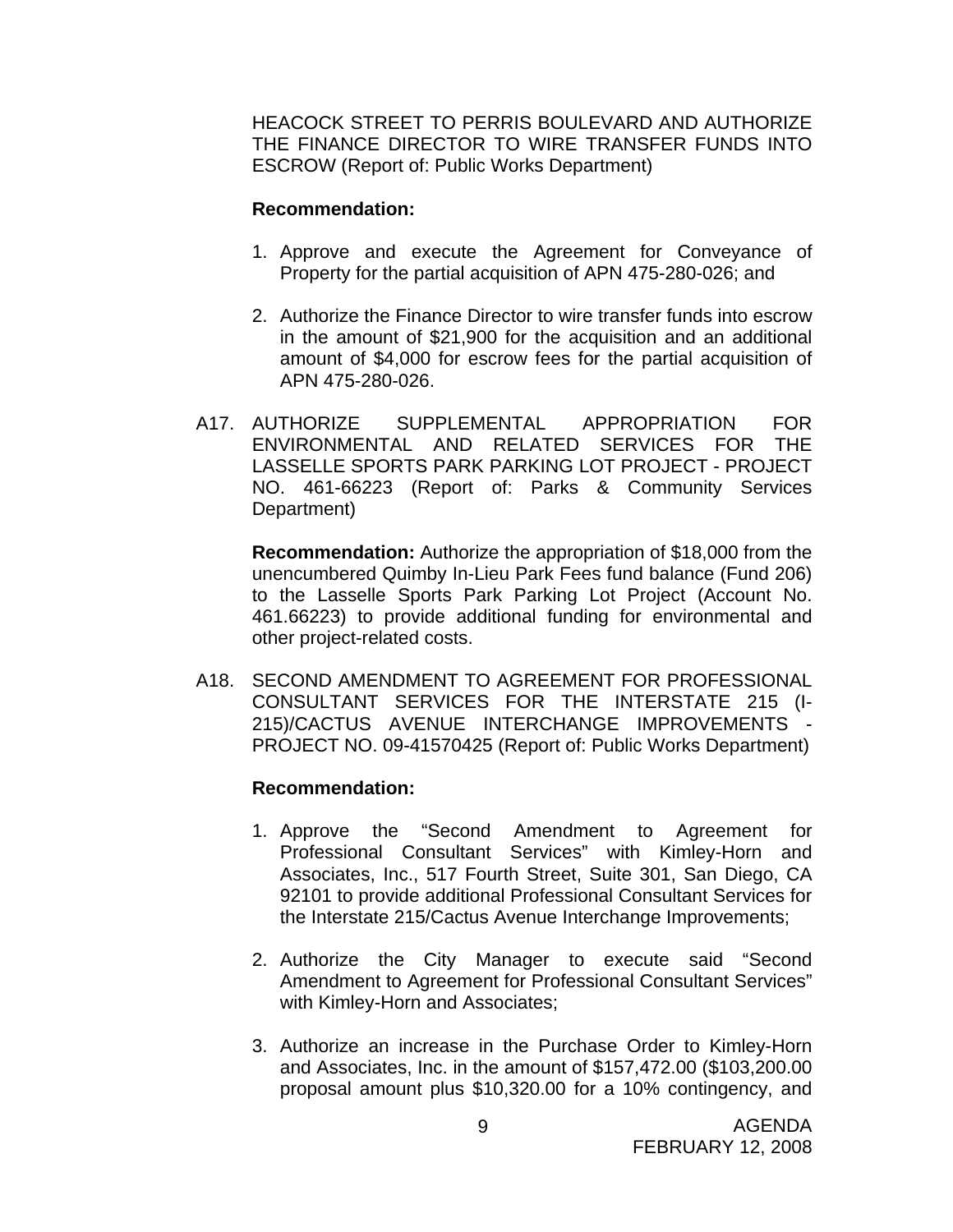\$43,952.00 to restore the total contract contingency to 10% of the contract total amount) from Account No. 415.70425 when the "Second Amendment to Agreement for Professional Consultant Services" has been signed by all parties; and

4. Authorize the Public Works Director/City Engineer to execute any subsequent related minor amendments to the Agreement for Professional Consultant Services with Kimley-Horn and Associates, Inc. up to, but not to exceed the total contract 10% contingency amount of \$54,272.00 subject to approval of the City Attorney.

#### **B. CONSENT CALENDAR** - **COMMUNITY SERVICES DISTRICT**

- B1. ORDINANCES READING BY TITLE ONLY Recommendation: Waive reading of all Ordinances.
- B2. MINUTES REGULAR MEETING OF JANUARY 22, 2008 (Report of: City Clerk's Department)

**Recommendation:** Approve as submitted.

B3. ADOPTION OF RESOLUTIONS DISSOLVING THE CLAIMS BOARD AND STAFF LITIGATION SETTLEMENT COMMITTEE AND ESTABLISHING NEW SETTLEMENT AUTHORITY FOR CLAIMS AND LITIGATION (Report of: Administrative Services Department)

**Recommendation:** That the City Council/Boards of Directors rescind Resolution No. IDA 89-05, which authorized the Claims Board of the City to serve in like capacity for the Moreno Valley Industrial Development Authority; and rescind Resolution Nos. 95- 54, CSD 95-10, and RDA 95-07, which reaffirmed the establishment of a Claims Board and established a Staff Litigation Settlement Committee; and adopt the following Resolutions to establish new settlement authority for claims and litigation:

1. City Council, acting in its capacity as Board of Directors of the Moreno Valley Community Services District, adopt Resolution No. CSD 2008-01, dissolving the Claims Board and Staff Litigation Settlement Committee, and establishing new settlement authority for claims and litigation pursuant to the California Government Code Sections 935.4 and 949.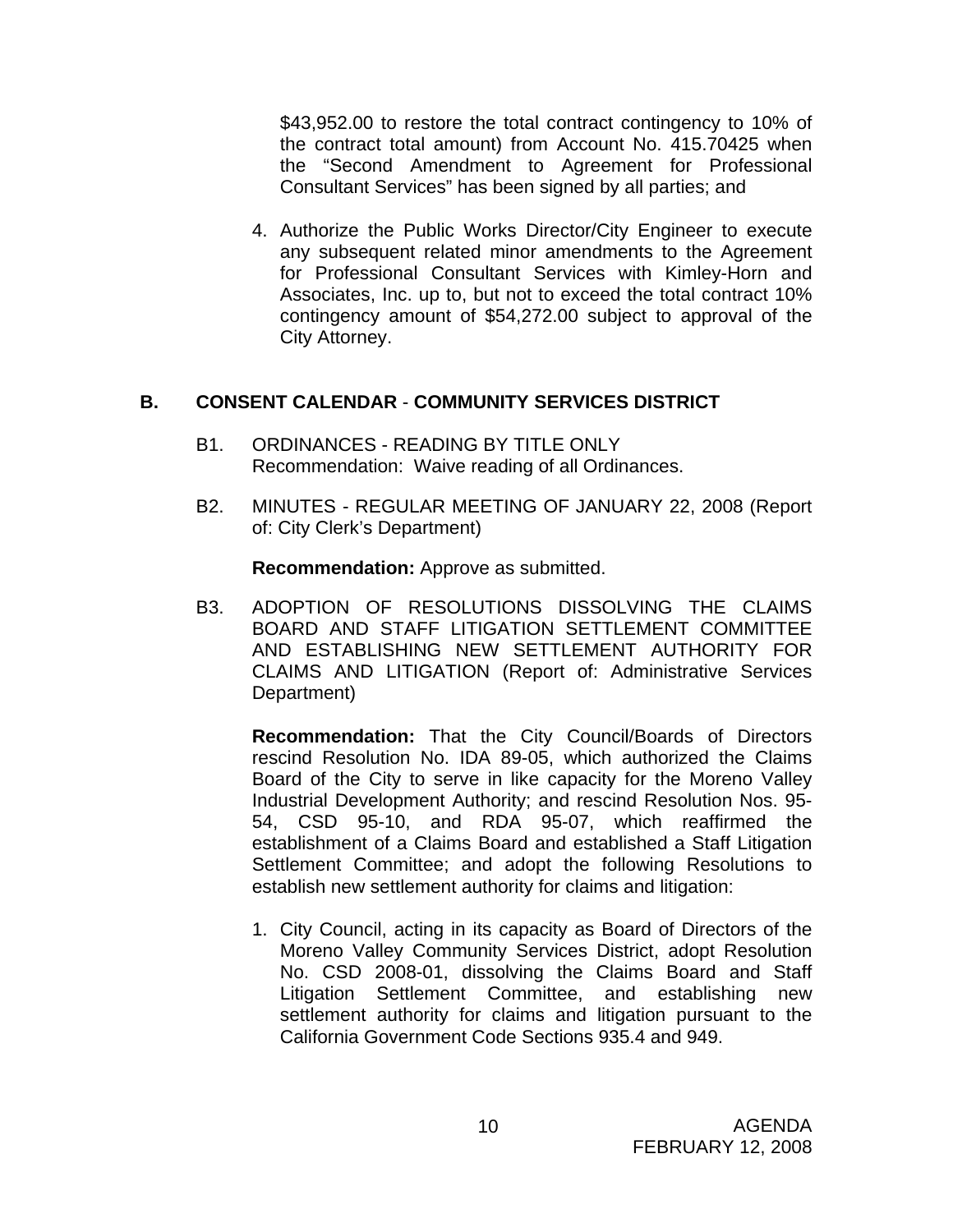#### Resolution No. CSD 2008-01

 A Resolution of the Moreno Valley Community Services District Dissolving the Claims Board and Staff Litigation Settlement Committee, Establishing New Settlement Authority for Claims and Litigation, and Repealing Resolution CSD 95-10

B4. TRACT 32715 – APPROVE THE OFFER OF DEDICATION FOR AN EASEMENT FOR THE CONSTRUCTION, OPERATION, AND MAINTENANCE OF PUBLIC LANDSCAPE AND IRRIGATION, EAST SIDE OF PERRIS BOULEVARD SOUTH OF IRONWOOD AVENUE, DEVELOPER – GARDNER CONSTRUCTION & DEVELOPMENT, INCORPORATED, A CALIFORNIA CORPORATION, REDLANDS, CA 92373 (Report of: Public Works Department)

#### **Recommendation:**

- 1. Authorize the President of the Board of Directors of the Community Services District to approve the Offer of Dedication dedicating a perpetual easement for the construction, operation, and maintenance of public landscape and irrigation;
- 2. Authorize the City Clerk in her capacity as Secretary of the Moreno Valley Community Services District to execute the Acceptance Certification to accept the Offer of Dedication from Gardner Construction & Development, Incorporated, a California Corporation (Gardner Construction); and
- 3. Direct the City Clerk to forward the signed Offer of Dedication, with the Acceptance Certification attached, to the County Recorder's office for recordation.
- B5. CERTIFICATION OF COMMUNITY FACILITIES DISTRICT NO. 1 (NEIGHBORHOOD PARK MAINTENANCE) ANNEXATION 2007- 27 (Report of: Public Works Department)

#### **Recommendation:**

1. Approve and Adopt Resolution No. CSD 2008-02; a Resolution of the Moreno Valley Community Services District of the City of Moreno Valley, California, certifying the results of an election and adding property to Community Facilities District No. 1 ("CFD No. 1") for Annexation No. 2007-27.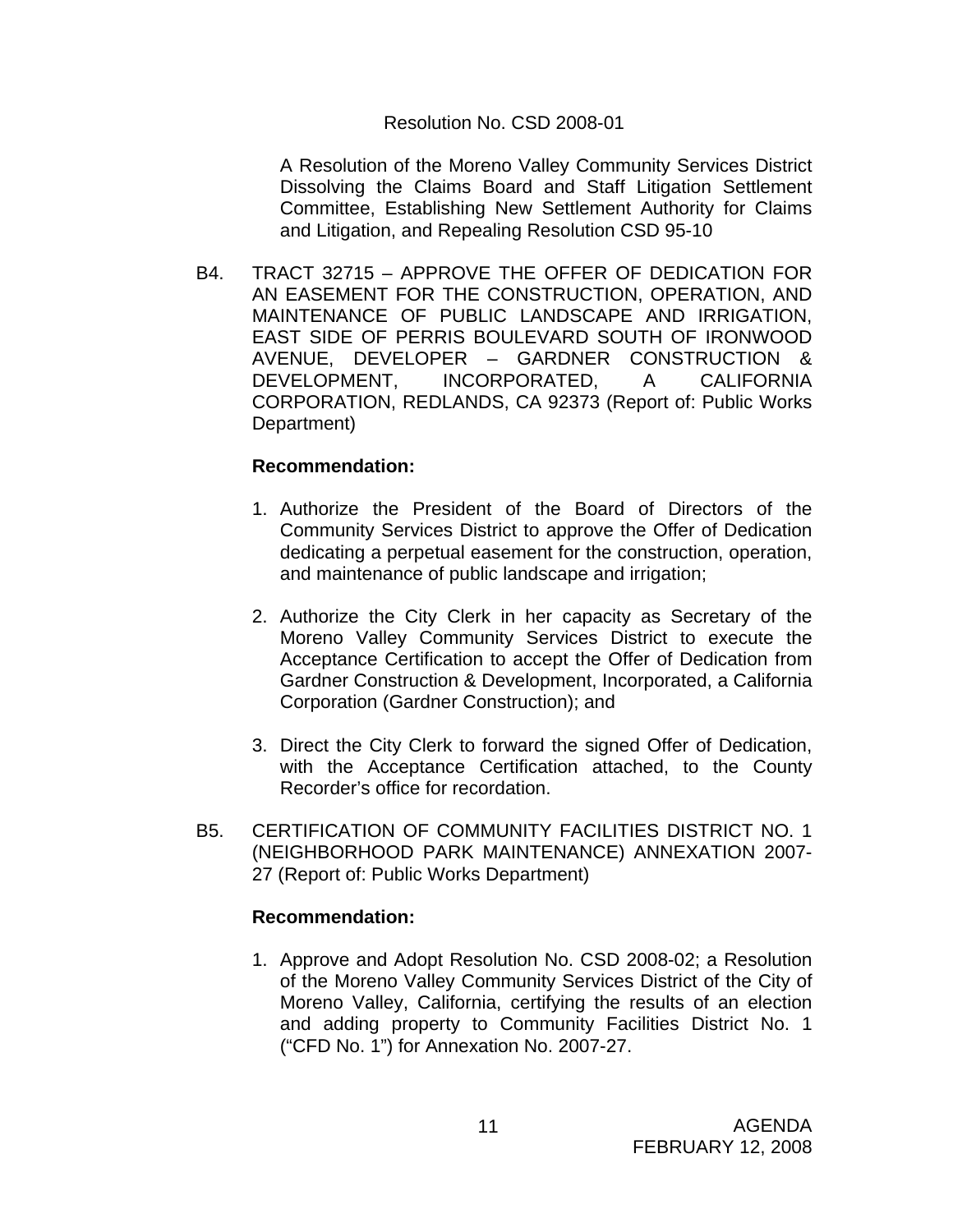#### Resolution No. CSD 2008-02

A Resolution of the Moreno Valley Community Services District of the City of Moreno Valley, California, Certifying the Results of an Election and Adding Property to Community Facilities District No. 1

#### **C. CONSENT CALENDAR** - **COMMUNITY REDEVELOPMENT AGENCY**

- C1. ORDINANCES READING BY TITLE ONLY Recommendation: Waive reading of all Ordinances.
- C2. MINUTES REGULAR MEETING OF JANUARY 22, 2008 (Report of: City Clerk's Department)

**Recommendation:** Approve as submitted.

C3. ADOPTION OF RESOLUTIONS DISSOLVING THE CLAIMS BOARD AND STAFF LITIGATION SETTLEMENT COMMITTEE AND ESTABLISHING NEW SETTLEMENT AUTHORITY FOR CLAIMS AND LITIGATION (Report of: Administrative Services Department)

**Recommendation:** That the City Council/Boards of Directors rescind Resolution No. IDA 89-05, which authorized the Claims Board of the City to serve in like capacity for the Moreno Valley Industrial Development Authority; and rescind Resolution Nos. 95- 54, CSD 95-10, and RDA 95-07, which reaffirmed the establishment of a Claims Board and established a Staff Litigation Settlement Committee; and adopt the following Resolutions to establish new settlement authority for claims and litigation:

1. City Council, acting in its capacity as Board of Directors of the Community Redevelopment Agency of the City of Moreno Valley, adopt Resolution No. RDA 2008-03, dissolving the Claims Board and Staff Litigation Settlement Committee, and establishing new settlement authority for claims and litigation pursuant to the California Government Code Sections 935.4 and 949.

Resolution No. RDA 2008-03

A Resolution of the Community Redevelopment Agency of the City of Moreno Valley Dissolving the Claims Board and Staff Litigation Settlement Committee, Establishing New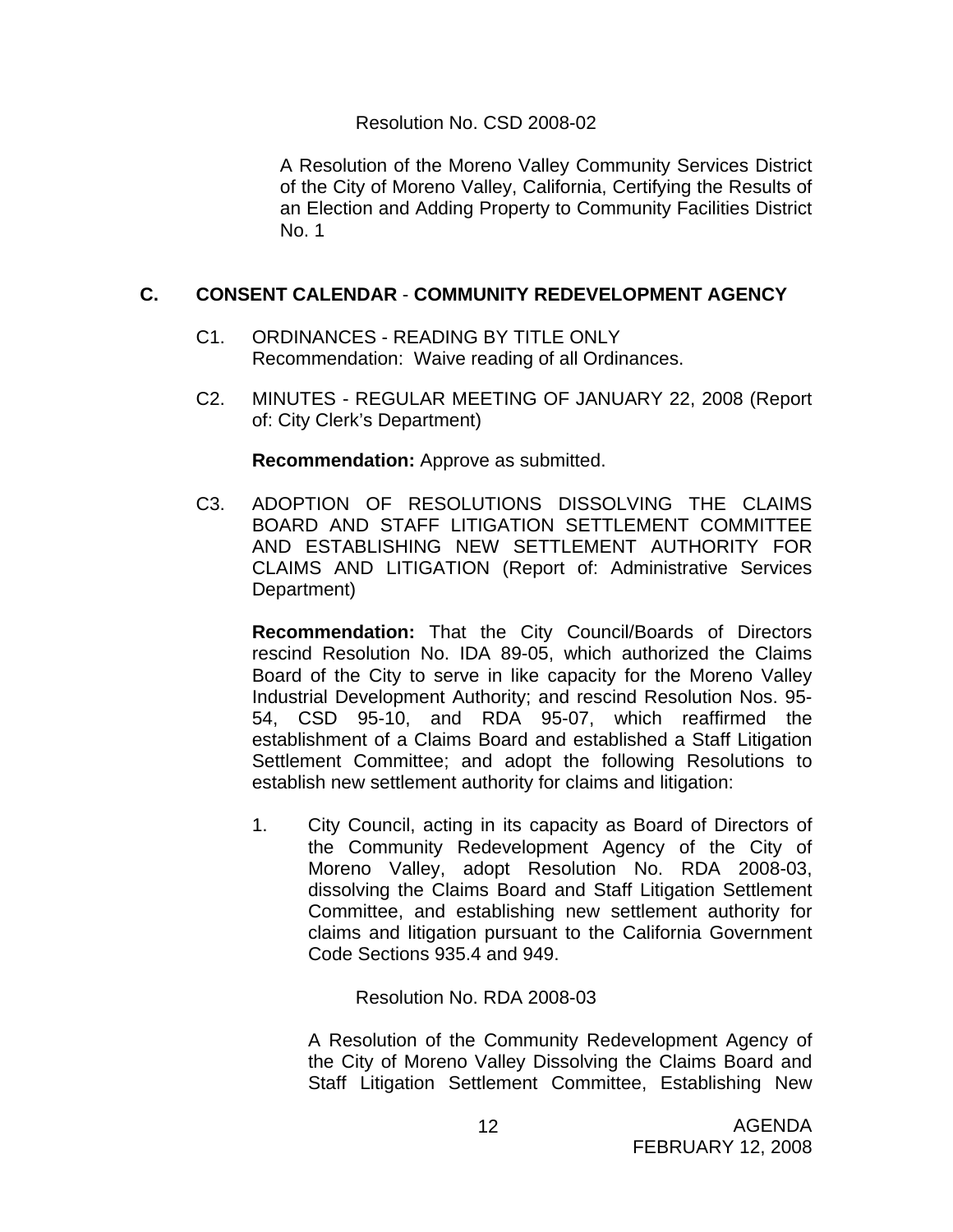Settlement Authority for Claims and Litigation, and Repealing Resolution RDA 95-07

## **D. CONSENT CALENDAR** - **BOARD OF LIBRARY TRUSTEES**

- D1. ORDINANCES READING BY TITLE ONLY Recommendation: Waive reading of all Ordinances.
- D2. MINUTES REGULAR MEETING OF JANUARY 22, 2008 (Report of: City Clerk's Department)

**Recommendation:** Approve as submitted.

#### **ADJOURNMENT OF CITY COUNCIL MEETING TO SPECIAL MEETING OF THE MORENO VALLEY INDUSTRIAL DEVELOPMENT AUTHORITY (IDA)**

#### **SPECIAL MEETING OF THE MORENO VALLEY INDUSTRIAL DEVELOPMENT AUTHORITY (IDA)**

CALL TO ORDER

ROLL CALL

PUBLIC COMMENTS **ON MATTERS UNDER THE JURISDICTION OF THE AUTHORITY** – Those wishing to speak should submit a LAVENDER speaker slip to the Bailiff. There is a three-minute limit per person. All remarks and questions shall be addressed to the presiding officer or to the City Council and not to any individual Council member, staff member or other person.

1. ADOPTION OF RESOLUTIONS DISSOLVING THE CLAIMS BOARD AND STAFF LITIGATION SETTLEMENT COMMITTEE AND ESTABLISHING NEW SETTLEMENT AUTHORITY FOR CLAIMS AND LITIGATION (Report of: Administrative Services Department)

**Recommendation:** That the City Council/Boards of Directors rescind Resolution No. IDA 89-05, which authorized the Claims Board of the City to serve in like capacity for the Moreno Valley Industrial Development Authority; and rescind Resolution Nos. 95-54, CSD 95-10, and RDA 95- 07, which reaffirmed the establishment of a Claims Board and established a Staff Litigation Settlement Committee; and adopt the following Resolutions to establish new settlement authority for claims and litigation:

1. That the City Council, acting in its capacity as Board of Directors of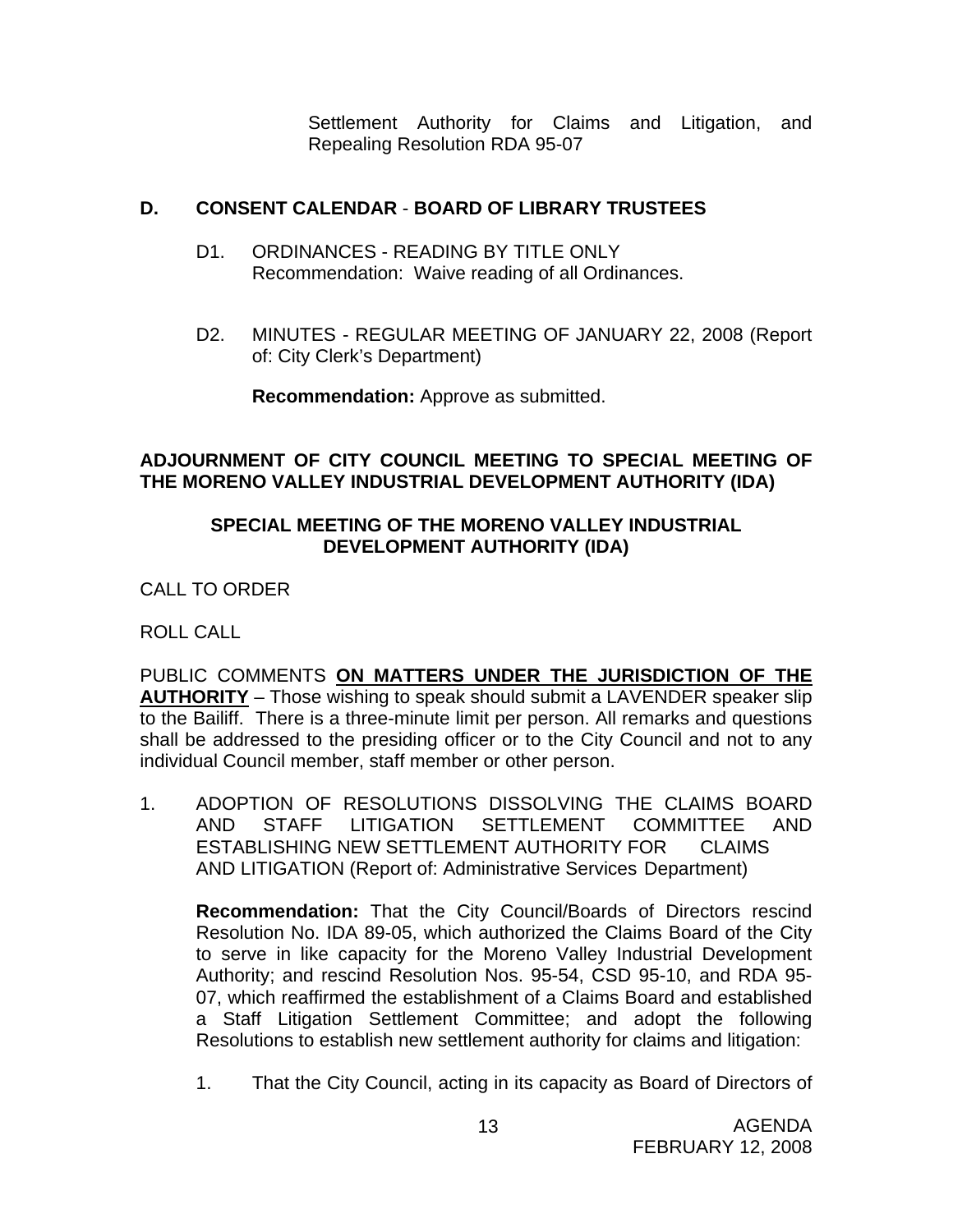the Moreno Valley Industrial Development Authority, adopt Resolution No. IDA 2008-01, dissolving the Claims Board and Staff Litigation Settlement Committee, and establishing new settlement authority for claims and litigation pursuant to the California Government Code Sections 935.4 and 949.

#### Resolution No. IDA 2008-01

 A Resolution of the Moreno Valley Industrial Development Authority Dissolving the Claims Board, Establishing New Settlement Authority for Claims and Litigation, and Repealing Resolution IDA 89-05

#### **ADJOURNMENT OF SPECIAL MEETING OF THE INDUSTRIAL DEVELOPMENT AUTHORITY**

**RECONVENE JOINT MEETING OF THE CITY COUNCIL OF THE CITY OF MORENO VALLEY, MORENO VALLEY COMMUNITY SERVICES DISTRICT, AND THE COMMUNITY REDEVELOPMENT AGENCY OF THE CITY OF MORENO VALLEY**

#### **E. PUBLIC HEARINGS**

Questions or comments from the public on a Public Hearing matter are limited to five minutes per individual and must pertain to the subject under consideration.

 Those wishing to speak should complete and submit a GOLDENROD speaker slip to the Bailiff.

E1. PUBLIC HEARING REGARDING THE MAIL BALLOT PROCEEDINGS FOR JOE'S SUPER CARWASH - BALLOTED ITEM: NPDES COMMERCIAL/INDUSTRIAL REGULATORY RATE; AND MORENO BEACH PLAZA PHASE II - BALLOTED ITEM: NPDES COMMERCIAL/INDUSTRIAL REGULATORY RATE; AND TENTATIVE TRACT 32710 - BALLOTED ITEMS: NPDES RESIDENTIAL REGULATORY RATE AND CSD ZONE B (RESIDENTIAL STREET LIGHTING) (Report of: Public Works Department)

#### **Recommendation:**

1. Staff recommends that the Mayor and Members of the City of Moreno Valley City Council, after conducting the public hearing to accept public comment: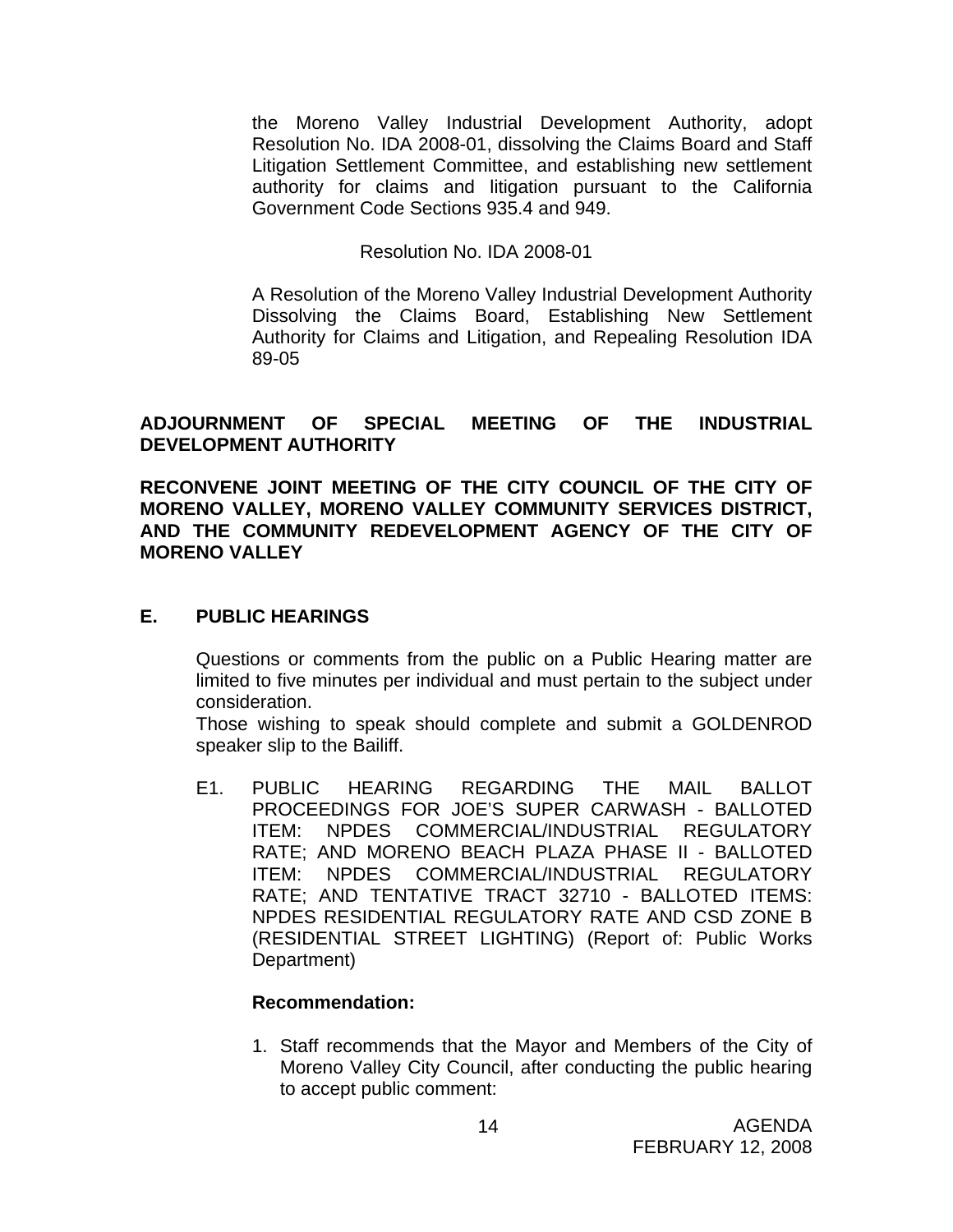- a. Tabulate the National Pollutant Discharge Elimination System (NPDES) ballots for Joe's Super Carwash – Assessor Parcel Number (APN) 292-230-007 (and any division thereof), Moreno Beach Plaza Phase II – APNs 488-100-001, 488-100-003, 488-100-004, 488-100-005, 488- 100-006, 488-100-007, 488-100-008, and 488-100-009 (and any division thereof), and Tentative Tract 32710 (and all affected phases);
- b. Verify and accept the results of the mail ballot proceedings as identified on the Official Tally Sheet and APN listing;
- c. Receive and file with the City Clerk's office the accepted Official Tally Sheet and APN listing; and
- d. If approved, authorize and impose the NPDES maximum commercial/industrial regulatory rate to Joe's Super Carwash and Moreno Beach Plaza Phase II and the NPDES maximum residential regulatory rate to Tentative Tract 32710.
- 2. Staff recommends that the President and Members of the Board of Directors of the Moreno Valley CSD, after conducting the public hearing to accept public comment:
	- a. Tabulate the CSD ballot for Tentative Tract 32710 (and all affected phases);
	- b. Verify and accept the results of the mail ballot proceeding as identified on the Official Tally Sheet and APN listing;
	- c. Receive and file with the City Clerk's office the accepted Official Tally Sheet and APN listing; and
	- d. If approved, authorize and impose the CSD Zone B (Residential Street Lighting) annual parcel charge to Tentative Tract 32710.

#### **F. ITEMS REMOVED FROM CONSENT CALENDARS FOR DISCUSSION OR SEPARATE ACTION**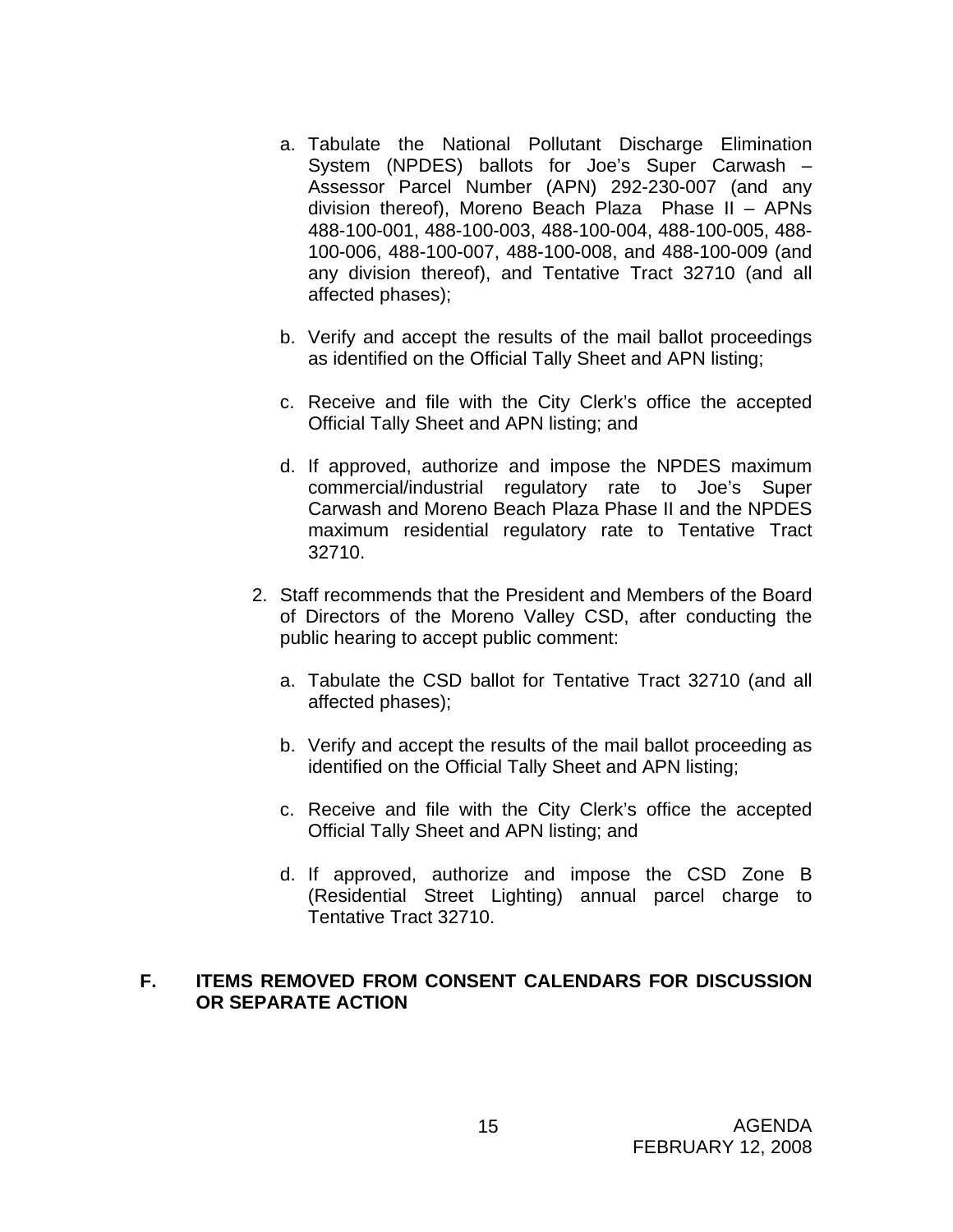#### **G. REPORTS**

- G1. CITY COUNCIL REPORTS ON REGIONAL ACTIVITIES
	- a) Report on March Joint Powers Commission by Council Member Stewart
	- b) Report on Metrolink by Mayor Pro Tem West
- G2. ORDINANCE NO. 767, AN URGENCY ORDINANCE OF THE CITY COUNCIL OF THE CITY OF MORENO VALLEY, CALIFORNIA, ADDING CHAPTER 11.10 TO TITLE 11 OF THE CITY OF MORENO VALLEY MUNICIPAL CODE PROHIBITING THE ESTABLISHMENT AND OPERATION OF MEDICAL MARIJUANA DISPENSARIES, AND DECLARING FACTS WHICH MAKE IT NECESSARY THAT THIS ORDINANCE TAKE EFFECT IMMEDIATELY (Report of: City Attorney's Office)

#### **Recommendation:** That the City Council:

1. Adopt Ordinance No. 767, an urgency ordinance banning the establishment of medical marijuana dispensaries in the City of Moreno Valley (requires four-fifths vote); and

#### Ordinance No. 767

An Urgency Ordinance of the City Council of the City of Moreno Valley, California, Adding Chapter 11.10 to Title 11 of the City of Moreno Valley Municipal Code Prohibiting the Establishment and Operation of Medical Marijuana Dispensaries, and Declaring Facts Which Make it Necessary that this Ordinance Take Effect Immediately

2. Introduce Ordinance No. 768, a permanent ordinance banning the establishment of medical marijuana dispensaries in the City of Moreno Valley

#### Ordinance No. 768

An Ordinance of the City Council of the City of Moreno Valley, California, Adding Chapter 11.10 to Title 11 of the City of Moreno Valley Municipal Code Prohibiting the Establishment and Operation of Medical Marijuana **Dispensaries**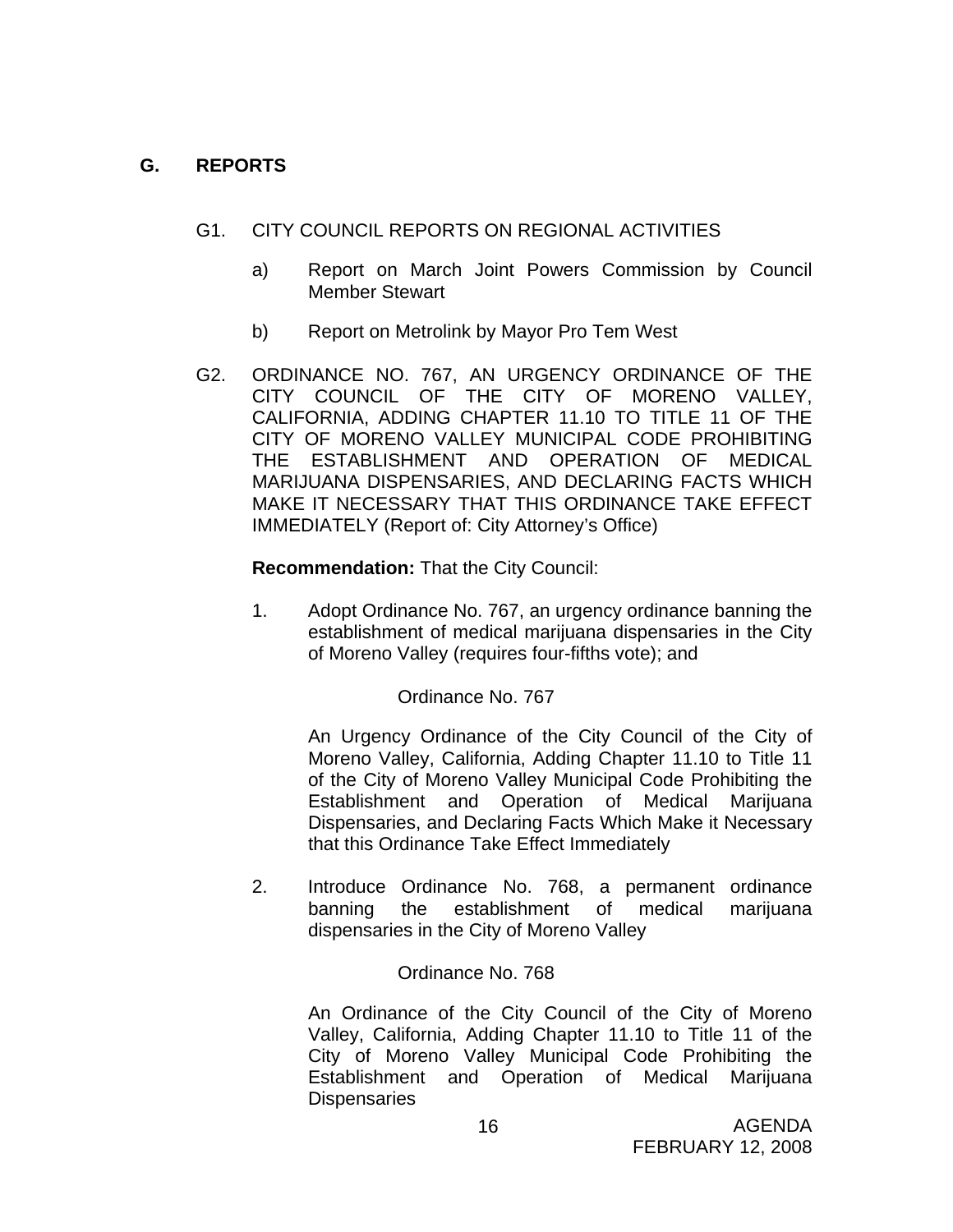G3. CITY MANAGER'S REPORT (Informational Oral Presentation – not for Council action)

## **H. LEGISLATIVE ACTIONS**

ORDINANCES - 1ST READING AND INTRODUCTION

H1. A PUBLIC MEETING REGARDING PA07-0006, A PROPOSAL TO AMEND TITLE 9 OF THE MUNICIPAL CODE, FOR FURTHER DISCUSSION AND CONSIDERATION AMENDING MUNICIPAL CODE PROVISIONS REGARDING RETAIL USE, TOWING, ADMINISTRATIVE REVOCATION OF ADMINISTRATIVE APPROVALS, APPEAL PERIOD OF GENERAL PLAN AMENDMENTS. LANDSCAPING SETBACKS, NEW APPLICATIONS FOLLOWING DENIAL, AND MULTIPLE FAMILY DEVELOPMENT STANDARDS; ORDINANCE NO. 757(CONTINUED FROM DECEMBER 11, 2007, ORIGINAL ORDINANCE INTRODUCED ON A 5-0 VOTE) (Report of: Community Development Department)

#### **Recommendation:**

- 1. Recognize that PA07-0006 is exempt from the California Environmental Quality Act (CEQA) pursuant to Section 15061 of the CEQA Guidelines; and
- 2. Introduce revised Ordinance No. 757, thereby approving PA07- 0006, amending various sections of Title 9 of the City of Moreno Valley Municipal Code.

#### Ordinance No. 757

An Ordinance of the City Council of the City of Moreno Valley, California, Amending Title 9 of the City of Moreno Valley Municipal Code Regarding Retail use, Towing, Administrative Revocation of Administrative Approvals, Landscaping Setbacks, New Applications Following Denial and Multiple-Family Development Standards

ORDINANCES - 2ND READING AND ADOPTION - NONE

ORDINANCES - URGENCY ORDINANCES - NONE

RESOLUTIONS – NONE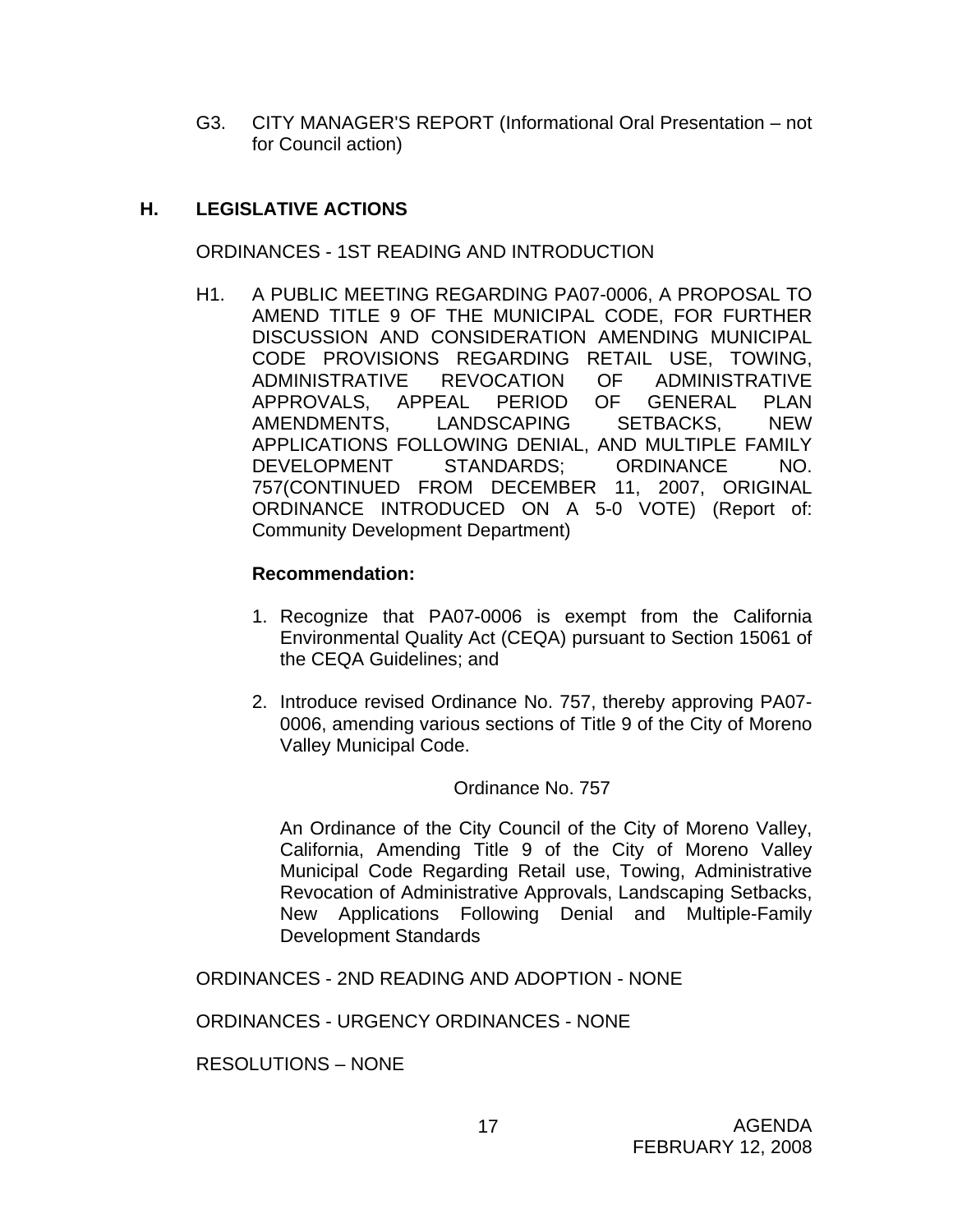PUBLIC COMMENTS **ON ANY SUBJECT NOT ON THE AGENDA** UNDER THE JURISDICTION OF THE CITY COUNCIL

Those wishing to speak should complete and submit a BLUE speaker slip to the Bailiff. There is a three-minute time limit per person. All remarks and questions shall be addressed to the presiding officer or to the City Council and not to any individual Council member, staff member or other person.

#### **CLOSING COMMENTS AND/OR REPORTS OF THE CITY COUNCIL, COMMUNITY SERVICES DISTRICT, OR COMMUNITY REDEVELOPMENT AGENCY**